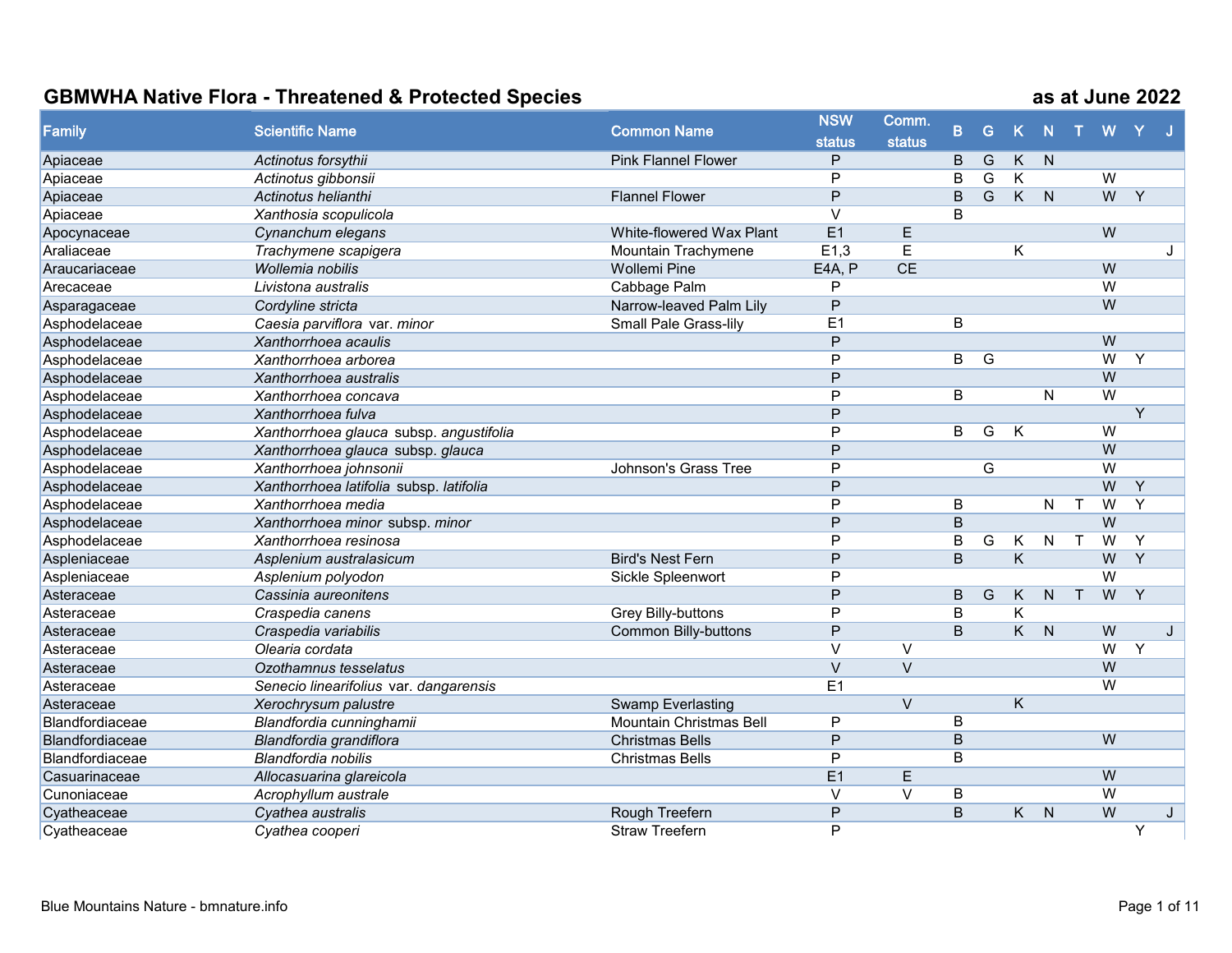| Family                    | <b>Scientific Name</b>                    | <b>Common Name</b>             | <b>NSW</b>        | Comm.                   |                | G              |                         |                | W              |                |   |
|---------------------------|-------------------------------------------|--------------------------------|-------------------|-------------------------|----------------|----------------|-------------------------|----------------|----------------|----------------|---|
|                           |                                           |                                | <b>status</b>     | <b>status</b>           | B.             |                | K N                     |                |                |                |   |
| Cyatheaceae               | Cyathea leichhardtiana                    | <b>Prickly Treefern</b>        | P                 |                         | B              |                |                         |                | W              |                |   |
| Cyperaceae                | Carex klaphakei                           | Klaphake's Sedge               | E <sub>1</sub>    |                         | B              |                |                         |                |                |                |   |
| Cyperaceae                | Caustis flexuosa                          | <b>Curly Wig</b>               | P                 |                         | B              | G              | $\overline{K}$          | $\overline{N}$ | W              | Y              |   |
| Cyperaceae                | Caustis pentandra                         | <b>Thick Twist Rush</b>        | P                 |                         | B              |                |                         |                | $\overline{W}$ |                |   |
| Cyperaceae                | Caustis recurvata                         |                                | P                 |                         | $\overline{B}$ |                |                         |                | W              | $\overline{Y}$ |   |
| Cyperaceae                | Caustis recurvata var. recurvata          |                                | P                 |                         | B              | G              |                         |                | W              | Y              |   |
| Cyperaceae                | Gahnia sieberiana                         | Red-fruit Saw-sedge            | P                 |                         | $\overline{B}$ | $\overline{G}$ | K                       | $\overline{N}$ | W              | $\overline{Y}$ | J |
| Cyperaceae                | Lepidosperma evansianum                   | Evans Sedge                    | $\vee$            |                         | B              |                |                         |                |                |                |   |
| Davalliaceae              | Davallia solida var. pyxidata             | Hare's Foot Fern               | P                 |                         |                |                |                         |                | W              |                | J |
| Dicksoniaceae             | Dicksonia antarctica                      | Soft Treefern                  | P                 |                         | B              |                | K                       |                | $\overline{W}$ |                | J |
| Dilleniaceae              | Hibbertia procumbens                      | <b>Spreading Guinea Flower</b> | E1                |                         |                |                |                         |                |                | Y              |   |
| Doryanthaceae             | Doryanthes excelsa                        | Gymea Lily                     | $\mathsf{P}$      |                         |                |                |                         |                |                | Y              |   |
| Dryopteridaceae           | Lastreopsis hispida                       | <b>Bristly Shield Fern</b>     | E1,3              |                         | B              |                |                         |                |                |                |   |
| Elaeocarpaceae            | Tetratheca glandulosa                     |                                | V                 |                         | B              |                |                         | N              | W              | Y              |   |
| Ericaceae - Epacridoideae | Epacris hamiltonii                        |                                | E1                | E                       | $\overline{B}$ |                |                         |                |                |                |   |
| Ericaceae - Epacridoideae | Epacris purpurascens var. purpurascens    |                                | $\vee$            |                         |                |                |                         | N              |                |                |   |
| Ericaceae - Epacridoideae | Epacris sparsa                            | Sparse Heath                   | $\vee$            | $\vee$                  | B              |                |                         |                |                |                |   |
| Ericaceae - Epacridoideae | Leucopogon exolasius                      | Woronora Beard-heath           | $\vee$            | $\overline{\vee}$       | B              |                |                         | N              |                |                |   |
| Ericaceae - Epacridoideae | Leucopogon fletcheri subsp. fletcheri     |                                | E <sub>1</sub>    |                         | B              |                |                         |                | W              | Y              |   |
| Ericaceae - Epacridoideae | Sprengelia incarnata                      | Pink Swamp Heath               | P                 |                         | B              |                |                         |                | $\overline{W}$ | Y              |   |
| Euphorbiaceae             | Monotaxis macrophylla                     | Large-leafed Monotaxis         | E1                |                         |                |                |                         |                | W              |                |   |
| Fabaceae - Faboideae      | Bossiaea oligosperma                      | Few-seeded Bossiaea            | $\vee$            | $\vee$                  |                |                |                         | N              |                |                |   |
| Fabaceae - Faboideae      | Dillwynia tenuifolia                      |                                | $\vee$            |                         | B              |                | $\overline{K}$          |                | W              |                |   |
| Fabaceae - Faboideae      | Kennedia retrorsa                         |                                | $\vee$            | $\vee$                  |                |                |                         |                | $\overline{W}$ |                |   |
| Fabaceae - Faboideae      | Pultenaea glabra                          | Smooth Bush-Pea                | $\vee$            | $\vee$                  | B              |                |                         |                | W              |                |   |
| Fabaceae - Faboideae      | Pultenaea sp. Genowlan Point (NSW 417813) |                                | E4A               | CE                      |                |                |                         |                | $\overline{W}$ |                |   |
| Fabaceae - Faboideae      | Pultenaea sp. Olinda (R.Coveny 6616)      |                                | E1,3              |                         |                |                |                         |                | W              |                |   |
| Fabaceae - Faboideae      | Pultenaea villifera var. villifera        |                                | E2                |                         | B              |                |                         | N              |                |                |   |
| Fabaceae - Mimosoideae    | Acacia baueri subsp. aspera               |                                | $\vee$            |                         | B              |                |                         |                |                |                |   |
| Fabaceae - Mimosoideae    | Acacia bynoeana                           | <b>Bynoe's Wattle</b>          | E1                | $\vee$                  | B              |                |                         |                | W              | Y              |   |
| Fabaceae - Mimosoideae    | Acacia clunies-rossiae                    | Kanangra Wattle                | $\vee$            |                         | $\overline{B}$ |                | K                       |                |                |                |   |
| Fabaceae - Mimosoideae    | Acacia flocktoniae                        | <b>Flockton Wattle</b>         | $\overline{\vee}$ | $\overline{\mathsf{v}}$ | $\overline{B}$ |                | $\overline{\mathsf{K}}$ |                |                |                |   |
| Fabaceae - Mimosoideae    | Acacia gordonii                           |                                | E1                | $\mathsf E$             | B              |                |                         |                | W              |                |   |
| Fabaceae - Mimosoideae    | Acacia pendula                            | <b>Weeping Myall</b>           | E2                |                         |                |                |                         |                | $\overline{W}$ |                |   |
| Fabaceae - Mimosoideae    | Acacia pubescens                          | Downy Wattle                   | $\vee$            | $\vee$                  |                |                |                         |                | $\overline{W}$ |                |   |
| Gleicheniaceae            | Sticherus flabellatus var. flabellatus    | Umbrella Fern                  | P                 |                         | B              |                |                         | N              | W              | Y              |   |
| Goodeniaceae              | Velleia perfoliata                        |                                | $\vee$            | $\vee$                  |                |                |                         |                | $\overline{W}$ | $\overline{Y}$ |   |
| Gyrostemonaceae           | <b>Gyrostemon thesioides</b>              |                                | E1,3              |                         | B              |                |                         |                | $\overline{W}$ |                |   |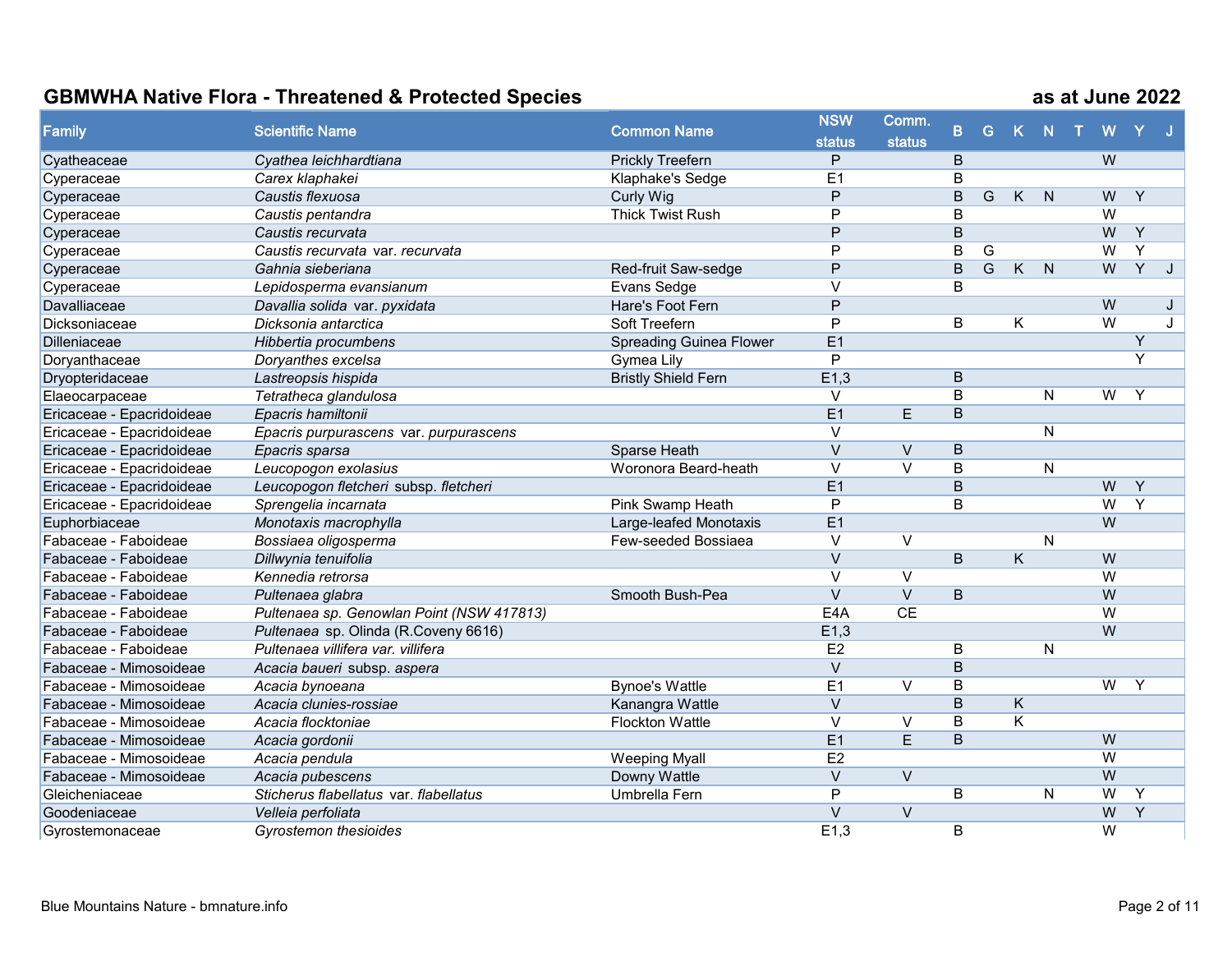| Family        | <b>Scientific Name</b>                            | <b>Common Name</b>          | <b>NSW</b>        | Comm.                   |                |   |                         |              |              |                |                |   |
|---------------|---------------------------------------------------|-----------------------------|-------------------|-------------------------|----------------|---|-------------------------|--------------|--------------|----------------|----------------|---|
|               |                                                   |                             | <b>status</b>     | <b>status</b>           | B              | G | $\mathsf K$             | N            |              | W              |                |   |
| Haloragaceae  | Haloragis exalata subsp. exalata                  | <b>Square Raspwort</b>      | V                 | $\vee$                  | B              |   |                         |              |              |                |                |   |
| Lamiaceae     | Prostanthera cineolifera                          | Singleton Mint Bush         | $\overline{\vee}$ | $\overline{\vee}$       |                |   |                         |              |              |                | Y              |   |
| Lamiaceae     |                                                   | Wollemi Mint-bush           | $\overline{\vee}$ | $\overline{\vee}$       |                |   |                         |              |              |                |                |   |
|               | Prostanthera cryptandroides subsp. cryptandroides |                             |                   |                         |                | G |                         |              |              | W              |                |   |
| Lamiaceae     | Prostanthera densa                                |                             | V                 | $\vee$                  | B              |   |                         |              |              |                |                |   |
| Lamiaceae     | Prostanthera discolor                             |                             | $\overline{\vee}$ | $\overline{\vee}$       |                |   |                         |              |              | W              |                |   |
| Lamiaceae     | Prostanthera stricta                              | Mount Vincent Mint-bush     | $\vee$            | $\vee$                  |                |   |                         |              |              | $\overline{W}$ |                |   |
| Lycopodiaceae | Lycopodium deuterodensum                          | <b>Bushy Clubmoss</b>       | P                 |                         | B              |   | K                       |              |              | $\overline{W}$ |                | J |
| Malvaceae     | Androcalva rosea                                  |                             | E1                | $\mathsf E$             |                |   |                         |              |              | $\overline{W}$ |                |   |
| Malvaceae     | Commersonia prostrata                             | Dwarf Kerrawang             | E1                | $\overline{\mathsf{E}}$ |                |   |                         |              | $\mathsf{T}$ |                |                |   |
| Malvaceae     | Lasiopetalum joyceae                              |                             | $\overline{\vee}$ | $\overline{\vee}$       |                |   |                         |              |              |                | $\overline{Y}$ |   |
| Malvaceae     | Seringia denticulata                              |                             | E2                |                         |                |   |                         |              |              | W              |                |   |
| Myrtaceae     | Baeckea kandos                                    |                             | E1,3              | $\mathsf E$             |                |   |                         |              |              | $\overline{W}$ |                |   |
| Myrtaceae     | Baeckea linifolia                                 | Weeping Baeckea             | P                 |                         | B              |   | K                       |              |              | W              |                |   |
| Myrtaceae     | Callistemon linearifolius                         | Netted Bottle Brush         | V,3               |                         | B              |   |                         | $\mathsf{N}$ |              |                | Y              |   |
| Myrtaceae     | Callistemon megalongensis                         | Megalong Valley Bottlebrush | E4A               | CE                      | B              |   |                         |              |              |                |                |   |
| Myrtaceae     | Darwinia peduncularis                             |                             | $\vee$            |                         | B              |   |                         |              |              | $\overline{W}$ |                |   |
| Myrtaceae     | Eucalyptus aggregata                              | <b>Black Gum</b>            | $\overline{\vee}$ | $\overline{\vee}$       | $\overline{B}$ |   |                         |              |              |                |                | J |
| Myrtaceae     | Eucalyptus benthamii                              | Camden White Gum            | $\vee$            | $\overline{\vee}$       | $\overline{B}$ |   |                         | N            |              |                |                |   |
| Myrtaceae     | Eucalyptus cannonii                               | Capertee Stringybark        | $\overline{\vee}$ |                         |                | G |                         |              |              | W              |                |   |
| Myrtaceae     | Eucalyptus corticosa                              | <b>Creswick Apple Box</b>   | $\vee$            |                         |                |   |                         |              |              | W              |                |   |
| Myrtaceae     | Eucalyptus fracta                                 | <b>Broken Back Ironbark</b> | $\mathsf V$       |                         |                |   |                         |              |              | W              | Y              |   |
| Myrtaceae     | Eucalyptus glaucina                               | Slaty Red Gum               | $\vee$            | $\vee$                  | B              |   |                         | N            |              |                |                |   |
| Myrtaceae     | Eucalyptus macarthurii                            | Camden Woollybutt           | E1                | $\overline{E}$          |                |   | $\overline{\mathsf{K}}$ |              |              |                |                |   |
| Myrtaceae     |                                                   |                             | E <sub>1</sub>    | $\mathsf E$             |                |   |                         |              |              |                |                |   |
|               | Eucalyptus sp. Howes Swamp Creek (M.Doherty 26)   |                             |                   |                         |                |   |                         |              |              | W              | Y              |   |
| Myrtaceae     | Homoranthus darwinioides                          | <b>Fairy Bells</b>          | $\vee$            | $\vee$                  |                |   |                         |              |              | W              |                |   |
| Myrtaceae     | Kunzea ambigua                                    | <b>Tick Bush</b>            | $\overline{P}$    |                         | В              |   |                         | N.           |              | $\overline{W}$ |                |   |
| Myrtaceae     | Kunzea cambagei                                   | Cambage Kunzea              | $\vee$            | $\vee$                  | B              |   | $\overline{\mathsf{K}}$ |              |              |                |                |   |
| Myrtaceae     | Kunzea capitata subsp. seminuda                   |                             | P                 |                         | B              |   | K                       | ${\sf N}$    |              | $\overline{W}$ | Y              |   |
| Myrtaceae     | Leptospermum lanigerum                            | <b>Woolly Teatree</b>       | $\overline{P}$    |                         | $\overline{B}$ |   | $\overline{\mathsf{K}}$ |              |              | $\overline{W}$ |                |   |
| Myrtaceae     | Leptospermum rotundifolium                        |                             | P                 |                         | B              |   |                         |              |              |                |                |   |
| Myrtaceae     | Leptospermum spectabile                           |                             | P                 |                         |                |   |                         |              |              | $\overline{W}$ |                |   |
| Myrtaceae     | Melaleuca biconvexa                               | <b>Biconvex Paperbark</b>   | $\vee$            | $\vee$                  |                |   |                         |              |              | $\overline{W}$ |                |   |
| Myrtaceae     | Melaleuca deanei                                  | Deane's Paperbark           | $\overline{\vee}$ | $\overline{\vee}$       | B              |   |                         |              |              | W              | Y              |   |
| Myrtaceae     | Melaleuca groveana                                | Grove's Paperbark           | $\vee$            |                         |                |   |                         |              |              | W              | $\overline{Y}$ |   |
| Myrtaceae     | Rhodamnia rubescens                               | <b>Scrub Turpentine</b>     | E4A               | CE                      | B              |   |                         |              |              | W              | $\overline{Y}$ |   |
| Myrtaceae     | Syzygium paniculatum                              | Magenta Lilly Pilly         | E1                | $\overline{\vee}$       |                |   |                         |              |              | $\overline{W}$ |                |   |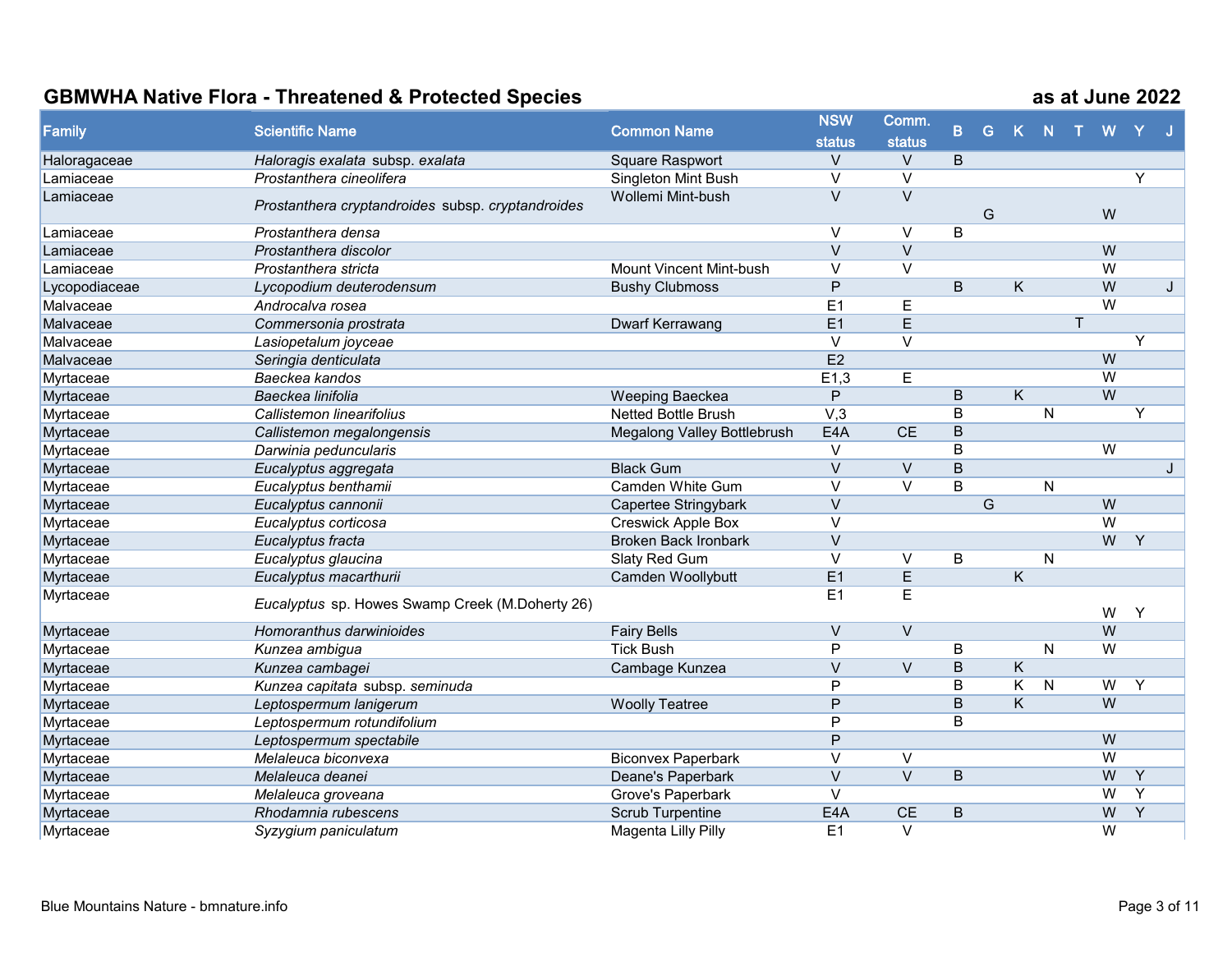| Family      | <b>Scientific Name</b>      | <b>Common Name</b>           | <b>NSW</b>     | Comm.         |                |   |                         |                |        |                |                |              |
|-------------|-----------------------------|------------------------------|----------------|---------------|----------------|---|-------------------------|----------------|--------|----------------|----------------|--------------|
|             |                             |                              | <b>status</b>  | <b>status</b> | $\mathbf{B}$   | G | $\mathsf{K}$            | $\mathbb N$    |        | W              |                |              |
| Orchidaceae | Acianthus apprimus          |                              | P              |               | $\overline{B}$ |   | K.                      |                |        |                |                | J            |
| Orchidaceae | Acianthus caudatus          | Mayfly Orchid                | P              |               | B              |   |                         |                |        | $\overline{W}$ | Y              |              |
| Orchidaceae | Acianthus collinus          | Hooded Mosquito-orchid       | P              |               | $\overline{B}$ |   | $\overline{K}$          |                |        | $\overline{W}$ |                |              |
| Orchidaceae | Acianthus exsertus          | Mosquito Orchid              | P              |               | B              |   | $\overline{\mathsf{K}}$ |                |        | $\overline{W}$ | Y              | J            |
| Orchidaceae | <b>Acianthus fornicatus</b> | Pixie Caps                   | P              |               | $\overline{B}$ |   | $\overline{\mathsf{K}}$ | N.             | $\top$ | W              | $\overline{Y}$ | J            |
| Orchidaceae | Acianthus pusillus          | <b>Gnat Orchid</b>           | P              |               | B              |   | Κ                       |                |        |                | Y              | J            |
| Orchidaceae | Adenochilus nortonii        |                              | P              |               | B              |   |                         |                |        |                |                |              |
| Orchidaceae | Arthrochilus huntianus      | <b>Elbow Orchid</b>          | $\overline{P}$ |               | B              |   | Κ                       |                |        |                |                | J            |
| Orchidaceae | <b>Bulbophyllum elisae</b>  | Pineapple Orchid             | P              |               | B              |   |                         |                |        | $\overline{W}$ |                |              |
| Orchidaceae | Bulbophyllum exiguum        |                              | P              |               | B              |   |                         |                |        | W              |                |              |
| Orchidaceae | Bulbophyllum shepherdii     | <b>Wheat-leaved Orchid</b>   | P              |               | B              |   |                         |                |        | W              |                |              |
| Orchidaceae | Burnettia cuneata           | <b>Lizard Orchid</b>         | P              |               | B              |   |                         |                |        |                |                |              |
| Orchidaceae | Caladenia alata             | <b>Fairy Orchid</b>          | P              |               | B              |   |                         |                |        |                |                |              |
| Orchidaceae | Caladenia carnea            | <b>Pink Fingers</b>          | P              |               | B              |   | K                       | $\mathsf{N}$   |        | W              | Y              | J            |
| Orchidaceae | Caladenia catenata          | <b>White Caladenia</b>       | $\overline{P}$ |               | $\overline{B}$ |   | $\overline{\mathsf{K}}$ |                |        | $\overline{W}$ | $\overline{Y}$ |              |
| Orchidaceae | Caladenia curtisepala       |                              | P              |               |                |   |                         |                |        | $\overline{W}$ |                |              |
| Orchidaceae | Caladenia dimorpha          |                              | P              |               | B              |   | $\overline{\mathsf{K}}$ |                |        | $\overline{W}$ |                |              |
| Orchidaceae | Caladenia fuscata           | Dusky Fingers                | P              |               | B              |   |                         |                |        |                |                |              |
| Orchidaceae | Caladenia gracilis          | Musky Caladenia              | P              |               | B              |   | K                       |                |        | $\overline{W}$ |                |              |
| Orchidaceae | Caladenia picta             |                              | P              |               | B              |   |                         |                |        |                |                |              |
| Orchidaceae | Caladenia tentaculata       | <b>Fringed Spider Orchid</b> | P              |               |                |   |                         |                |        | $\overline{W}$ |                | $\mathbf{J}$ |
| Orchidaceae | Caladenia transitoria       | <b>Bronzed Caladenia</b>     | $\overline{P}$ |               | B              |   |                         |                |        |                | Y              |              |
| Orchidaceae | Calanthe triplicata         | <b>Christmas Orchid</b>      | $\overline{P}$ |               |                |   |                         |                |        | $\overline{W}$ |                |              |
| Orchidaceae | Caleana major               | Large Duck Orchid            | $\overline{P}$ |               | $\overline{B}$ |   | $\overline{\mathsf{K}}$ |                |        | $\overline{W}$ | Y              |              |
| Orchidaceae | Caleana minor               | <b>Small Duck Orchid</b>     | P              |               | B              |   |                         |                |        | W              |                |              |
| Orchidaceae | Calochilus campestris       | <b>Copper Beard Orchid</b>   | P              |               | B              |   |                         |                |        | W              |                |              |
| Orchidaceae | Calochilus gracillimus      | <b>Slender Beard Orchid</b>  | P              |               | B              |   |                         |                |        |                |                |              |
| Orchidaceae | Calochilus paludosus        | <b>Red Beard Orchid</b>      | P              |               | B              |   | Κ                       |                |        | $\overline{W}$ |                |              |
| Orchidaceae | Calochilus robertsonii      | <b>Purplish Beard Orchid</b> | P              |               | B              |   | $\overline{\mathsf{K}}$ | N              |        | $\overline{W}$ | Y              |              |
| Orchidaceae | Cestichis coelogynoides     |                              | $\mathsf{P}$   |               |                |   | $\overline{\mathsf{K}}$ |                |        |                |                |              |
| Orchidaceae | Cestichis reflexa           |                              | P              |               | $\overline{B}$ |   | $\overline{K}$          | $\overline{N}$ |        | W              | $\overline{Y}$ |              |
| Orchidaceae | Chiloglottis chlorantha     |                              | $\overline{P}$ |               |                |   | $\overline{\mathsf{K}}$ |                |        |                |                |              |
| Orchidaceae | Chiloglottis diphylla       |                              | $\mathsf{P}$   |               | B              |   |                         |                | T      | W              | $\overline{Y}$ |              |
| Orchidaceae | Chiloglottis formicifera    | Ant Orchid                   | P              |               | B              |   |                         | $\overline{N}$ |        | $\overline{W}$ | Y              | $\cdot$      |
| Orchidaceae | Chiloglottis pluricallata   |                              | P              |               | B              |   | K                       |                |        |                |                |              |
| Orchidaceae | Chiloglottis reflexa        |                              | P              |               | B              |   | K.                      | $\mathsf{N}$   |        | $\overline{W}$ |                | J            |
| Orchidaceae | Chiloglottis seminuda       |                              | P              |               | $\mathsf B$    |   |                         |                |        | $\overline{W}$ | Y              |              |
| Orchidaceae | Chiloglottis sylvestris     |                              | P              |               |                |   | K                       |                |        | $\overline{W}$ |                |              |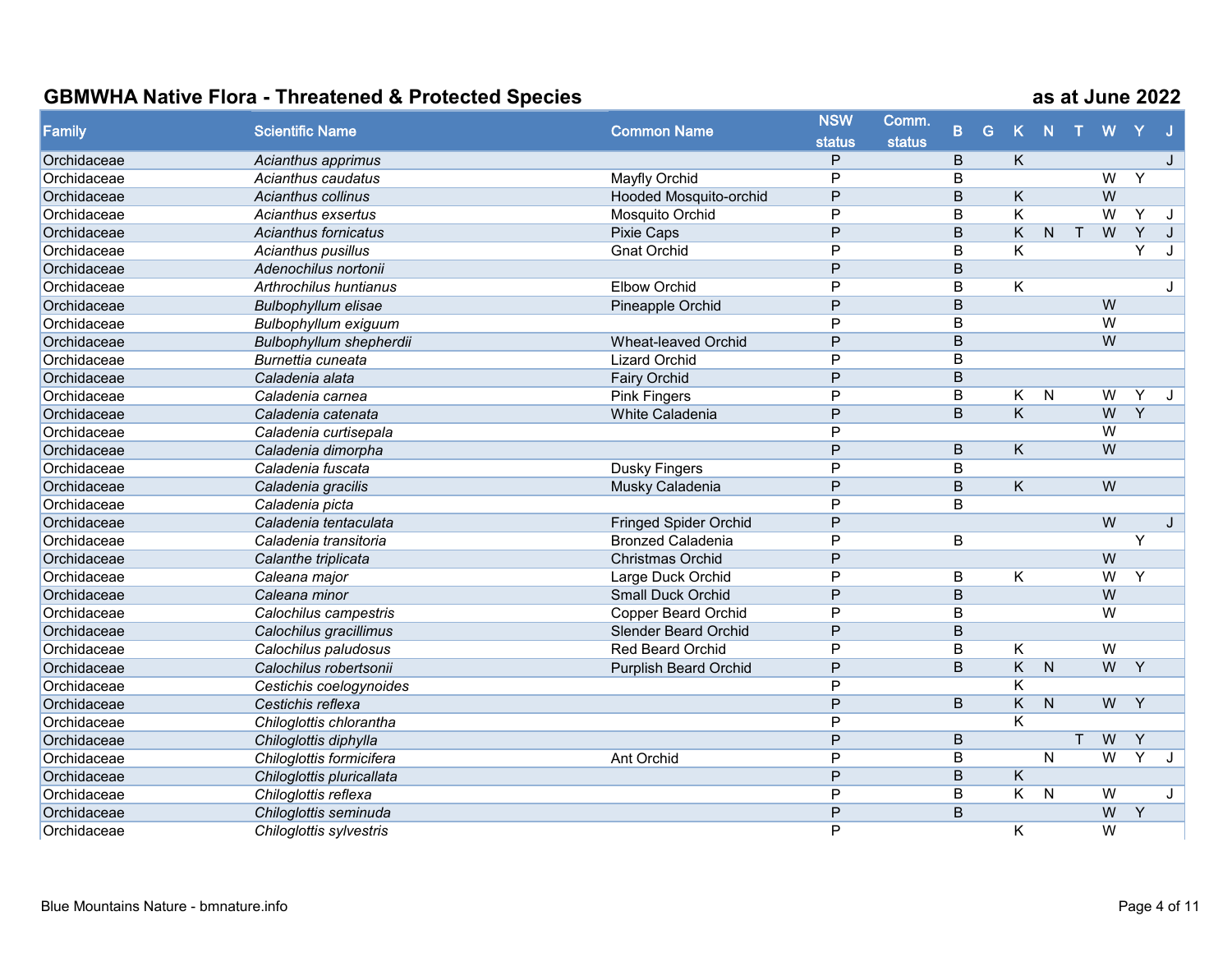| Family      | <b>Scientific Name</b>                 |                              | <b>NSW</b><br><b>Common Name</b> | Comm.<br>B.   |                         | G              |                         |              |   |                |                |                |
|-------------|----------------------------------------|------------------------------|----------------------------------|---------------|-------------------------|----------------|-------------------------|--------------|---|----------------|----------------|----------------|
|             |                                        |                              | <b>status</b>                    | <b>status</b> |                         |                | K                       | $\mathbf N$  |   | W              |                |                |
| Orchidaceae | Chiloglottis trapeziformis             | Thick-lip Bird Orchid        | P                                |               | $\mathsf B$             |                | K                       |              |   |                | Y              |                |
| Orchidaceae | Chiloglottis trilabra                  |                              | P                                |               | B                       |                | Κ                       |              |   |                |                |                |
| Orchidaceae | Chiloglottis valida                    | Large Bird Orchid            | P                                |               | B                       |                |                         |              |   |                |                | $\mathbf{I}$ . |
| Orchidaceae | Corybas aconitiflorus                  | <b>Spurred Helmet Orchid</b> | P                                |               | B                       |                | K.                      | N            | ᠇ | W              |                |                |
| Orchidaceae | Corybas fimbriatus                     | <b>Fringed Helmet Orchid</b> | P                                |               | B                       |                |                         | N.           | T | W              |                | J              |
| Orchidaceae | Corybas hispidus                       | <b>Bristly Helmet Orchid</b> | P                                |               | B                       |                | Κ                       |              |   |                |                |                |
| Orchidaceae | Corybas pruinosus                      | <b>Toothed Helmet Orchid</b> | $\overline{P}$                   |               | $\overline{B}$          |                |                         |              |   | W              |                |                |
| Orchidaceae | Cryptostylis erecta                    | <b>Tartan Tongue Orchid</b>  | P                                |               | $\overline{\mathsf{B}}$ |                | K.                      | N            |   | $\overline{W}$ |                |                |
| Orchidaceae | Cryptostylis hunteriana                | Leafless Tongue Orchid       | $\vee$                           | $\vee$        | B                       |                |                         |              |   |                |                |                |
| Orchidaceae | Cryptostylis leptochila                | <b>Small Tongue Orchid</b>   | P                                |               | B                       |                |                         |              |   |                |                |                |
| Orchidaceae | Cryptostylis subulata                  | Large Tongue Orchid          | P                                |               | B                       | $\overline{G}$ | K                       |              |   | W              |                |                |
| Orchidaceae | Cyanicula caerulea                     | <b>Blue Caladenia</b>        | P                                |               | B                       |                |                         | N            |   |                |                |                |
| Orchidaceae | Cymbidium canaliculatum                | <b>Tiger Orchid</b>          | P,2                              |               |                         |                |                         |              |   | $\overline{W}$ |                |                |
| Orchidaceae | Cymbidium suave                        | Snake Orchid                 | P                                |               | B                       |                |                         | $\mathsf{N}$ |   | $\overline{W}$ | $\overline{Y}$ |                |
| Orchidaceae | Cyrtostylis reniformis                 | <b>Gnat Orchid</b>           | $\overline{P}$                   |               | $\overline{B}$          | G              |                         |              |   |                |                | J              |
| Orchidaceae | Dendrobium aemulum                     | Ironbark Orchid              | $\overline{P}$                   |               | B                       |                |                         |              |   | $\overline{W}$ | Y              |                |
| Orchidaceae | Dendrobium cucumerinum                 | <b>Cucumber Orchid</b>       | P                                |               |                         |                | Κ                       |              |   |                |                |                |
| Orchidaceae | Dendrobium linguiforme                 | <b>Tongue Orchid</b>         | P                                |               | B                       |                | $\overline{\mathsf{K}}$ | N            |   | $\overline{W}$ | Y              |                |
| Orchidaceae | Dendrobium pugioniforme                | Dagger Orchid                | P                                |               | $\overline{B}$          |                |                         |              |   | $\overline{W}$ |                |                |
| Orchidaceae | Dendrobium speciosum                   | Rock Lily                    | P                                |               | B                       | G              | $\overline{K}$          | N            |   | $\overline{W}$ | Y              |                |
| Orchidaceae | Dendrobium speciosum var. speciosum    | <b>Rock Orchid</b>           | P                                |               | $\sf B$                 |                |                         |              |   |                |                |                |
| Orchidaceae | Dendrobium striolatum                  | <b>Streaked Rock Orchid</b>  | P                                |               | B                       |                | K.                      | N            |   | W              |                |                |
| Orchidaceae | Dendrobium teretifolium                | Rat's Tail Orchid            | P                                |               | B                       |                |                         |              |   | $\overline{W}$ |                |                |
| Orchidaceae | Dendrobium teretifolium var. fairfaxii | Rat's Tail Orchid            | P                                |               | B                       |                | K                       |              |   |                |                | J              |
| Orchidaceae | Dipodium punctatum                     |                              | P                                |               | B                       | G              | K                       |              |   | $\overline{W}$ | Y              |                |
| Orchidaceae | Dipodium roseum                        |                              | P                                |               | B                       | G              | Κ                       |              |   | $\overline{W}$ | Y              |                |
| Orchidaceae | Dipodium variegatum                    |                              | P                                |               | B                       |                |                         |              |   |                |                |                |
| Orchidaceae | Diuris aequalis                        | <b>Buttercup Doubletail</b>  | E1, P, 2                         | E             |                         |                | Κ                       |              |   |                |                |                |
| Orchidaceae | Diuris aurea                           |                              | P                                |               | B                       |                | Κ                       |              |   | W              |                |                |
| Orchidaceae | Diuris chryseopsis                     | <b>Small Snake Orchid</b>    | P                                |               | B                       |                |                         |              |   |                |                | J              |
| Orchidaceae | Diuris lanceolata                      | <b>Snake Orchid</b>          | $\overline{P}$                   |               | $\overline{B}$          |                |                         |              |   |                |                |                |
| Orchidaceae | Diuris maculata                        | Spotted Doubletail           | $\overline{P}$                   |               | $\overline{\mathsf{B}}$ |                |                         |              |   |                |                |                |
| Orchidaceae | Diuris monticola                       |                              | $\mathsf{P}$                     |               |                         |                | Κ                       |              |   |                |                |                |
| Orchidaceae | Diuris platichila                      |                              | P                                |               | B                       |                |                         |              |   |                |                |                |
| Orchidaceae | Diuris punctata                        | <b>Purple Donkey Orchid</b>  | P                                |               | $\overline{B}$          |                |                         |              |   | W              |                |                |
| Orchidaceae | Diuris sulphurea                       | <b>Tiger Orchid</b>          | P                                |               | B                       | G              | K                       | N            |   | W              | v              | J              |
| Orchidaceae | Eriochilus cucullatus complex          | Parson's Bands               | P                                |               | B                       | $\overline{G}$ | $\overline{\mathsf{K}}$ |              |   | W              | Y              | J              |
| Orchidaceae | Erythrorchis cassythoides              | <b>Climbing Orchid</b>       | P                                |               |                         |                |                         |              |   | $\overline{W}$ |                |                |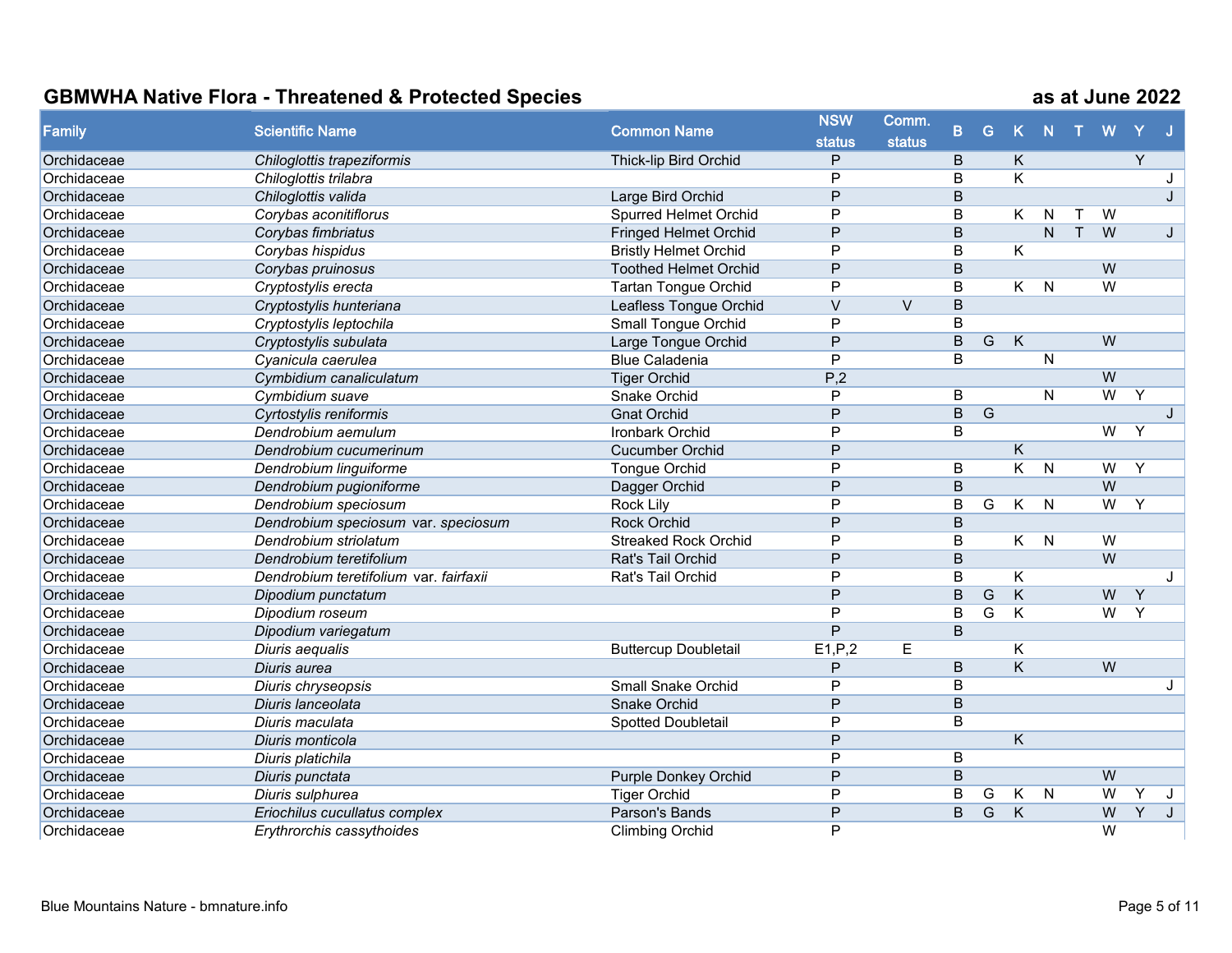| Family      | <b>Scientific Name</b>    |                                 | <b>NSW</b>     | Comm.         | B.             | G | K                       | N            | W              |                |              |
|-------------|---------------------------|---------------------------------|----------------|---------------|----------------|---|-------------------------|--------------|----------------|----------------|--------------|
|             |                           | <b>Common Name</b>              | <b>status</b>  | <b>status</b> |                |   |                         |              |                |                |              |
| Orchidaceae | Gastrodia sesamoides      | <b>Cinnamon Bells</b>           | P              |               | B              |   | K                       |              | W              |                | $\mathbf{J}$ |
| Orchidaceae | Genoplesium apostasioides |                                 | P              |               | B              |   |                         |              |                |                |              |
| Orchidaceae | Genoplesium archeri       | Variable Midge Orchid           | P              |               |                |   | K                       |              |                |                |              |
| Orchidaceae | Genoplesium carectum      |                                 | P              |               |                |   |                         |              | $\overline{W}$ |                |              |
| Orchidaceae | Genoplesium citriodorum   |                                 | P              |               | B              |   |                         |              | $\overline{W}$ |                |              |
| Orchidaceae | Genoplesium densum ined.  |                                 | P              |               | B              |   |                         |              |                |                |              |
| Orchidaceae | Genoplesium eriochilum    |                                 | P              |               | B              |   |                         |              | W              |                |              |
| Orchidaceae | Genoplesium filiforme     |                                 | P              |               |                |   |                         |              |                |                |              |
| Orchidaceae | Genoplesium fimbriatum    | <b>Fringed Midge Orchid</b>     | P              |               | B              |   | K                       |              |                |                |              |
| Orchidaceae | Genoplesium morinum       |                                 | P              |               |                |   | Κ                       |              |                |                |              |
| Orchidaceae | Genoplesium morrisii      | <b>Bearded Midge Orchid</b>     | P              |               | B              |   |                         |              |                |                |              |
| Orchidaceae | Genoplesium nudiscapum    | Dense Midge Orchid              | P              |               | $\overline{B}$ |   | Κ                       |              |                |                |              |
| Orchidaceae | Genoplesium nudum         | <b>Tiny Midge Orchid</b>        | P              |               | B              |   | $\overline{\mathsf{K}}$ |              |                |                |              |
| Orchidaceae | Genoplesium pumilum       | Green Midge Orchid              | P              |               | B              |   |                         |              |                |                |              |
| Orchidaceae | Genoplesium rufum         | <b>Red Midge Orchid</b>         | $\overline{P}$ |               | $\overline{B}$ |   | $\overline{K}$          |              | W              |                | J            |
| Orchidaceae | Genoplesium sagittiferum  |                                 | $\overline{P}$ |               | $\overline{B}$ |   |                         |              |                |                |              |
| Orchidaceae | Genoplesium simulans      |                                 | P              |               | B              |   |                         |              |                |                |              |
| Orchidaceae | Genoplesium woollsii      |                                 | P              |               | B              |   | K                       |              |                |                |              |
| Orchidaceae | Glossodia major           | <b>Waxlip Orchid</b>            | P              |               | B              |   | K.                      | N            | W              | Y              | J            |
| Orchidaceae | Glossodia minor           | Small Waxlip Orchid             | P              |               | B              |   |                         | N            |                | Y              |              |
| Orchidaceae | Lyperanthus suaveolens    | <b>Brown Beaks</b>              | P              |               | B              |   |                         |              | W              |                |              |
| Orchidaceae | Microtis parviflora       | <b>Slender Onion Orchid</b>     | P              |               | B              |   | K                       |              | $\overline{W}$ |                |              |
| Orchidaceae | Microtis rara             | <b>Scented Onion Orchid</b>     | P              |               | $\overline{B}$ |   |                         |              | $\overline{W}$ |                |              |
| Orchidaceae | Microtis unifolia         | <b>Common Onion Orchid</b>      | P              |               | B              | G |                         |              | $\overline{W}$ | Y              |              |
| Orchidaceae | Orthoceras strictum       | <b>Bird's-mouth Orchid</b>      | P              |               | B              |   |                         |              | $\overline{W}$ | $\overline{Y}$ |              |
| Orchidaceae | Plectorrhiza beckleri     |                                 | P              |               |                |   |                         |              | $\overline{W}$ |                |              |
| Orchidaceae | Plectorrhiza tridentata   | <b>Tangle Orchid</b>            | P              |               | B              |   | K.                      | N            | W              | Y              |              |
| Orchidaceae | Prasophyllum brevilabre   | Short-lipped Leek Orchid        | P              |               |                |   | $\overline{\mathsf{K}}$ | N            |                |                | J            |
| Orchidaceae | Prasophyllum elatum       | <b>Tall Leek Orchid</b>         | P              |               | B              |   |                         |              |                |                |              |
| Orchidaceae | Prasophyllum flavum       | Yellow Leek Orchid              | P              |               | B              | G |                         |              |                |                |              |
| Orchidaceae | Prasophyllum fuscum       | <b>Slaty Leek Orchid</b>        | E4A, P, 2      | $\vee$        | $\overline{B}$ |   |                         |              |                |                |              |
| Orchidaceae | Prasophyllum helophilum   |                                 | P              |               |                |   | $\overline{\mathsf{K}}$ |              |                |                |              |
| Orchidaceae | Prasophyllum pallens      | Musty Leek Orchid               | V, P, 2        |               | B              |   |                         |              |                |                |              |
| Orchidaceae | Prasophyllum patens       | <b>Broad-lipped Leek Orchid</b> | P              |               | B              |   |                         |              |                |                | J            |
| Orchidaceae | Prasophyllum rogersii     | Marsh Leek Orchid               | P              |               |                |   | Κ                       |              |                |                |              |
| Orchidaceae | Prasophyllum striatum     | <b>Streaked Leek Orchid</b>     | P              |               | B              |   | Κ                       |              |                |                |              |
| Orchidaceae | Pterostylis acuminata     | <b>Pointed Greenhood</b>        | P              |               | B              |   |                         | $\mathsf{N}$ |                | Y              |              |
| Orchidaceae | Pterostylis alveata       | <b>Coastal Greenhood</b>        | P              |               |                |   |                         |              |                | $\overline{Y}$ |              |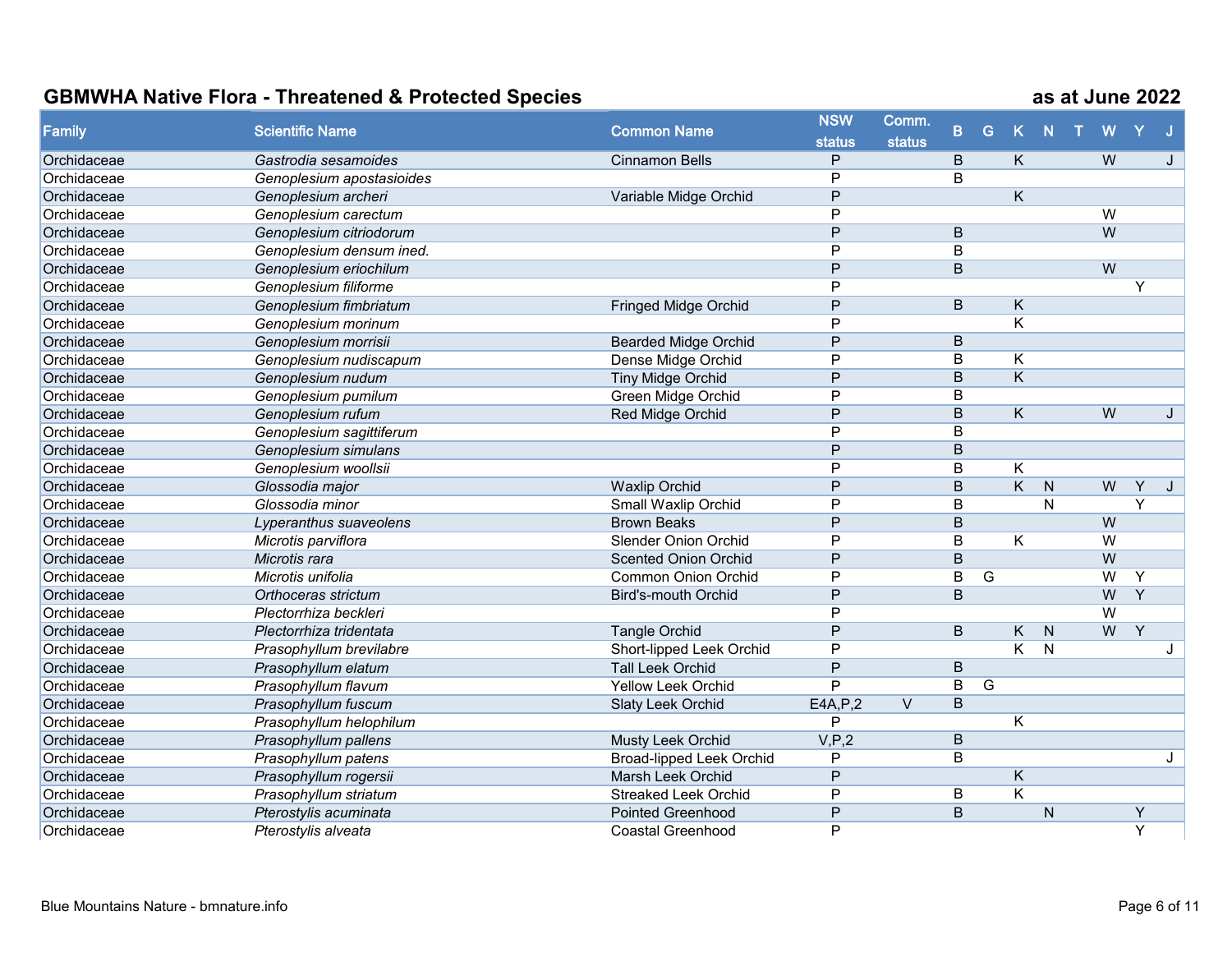| <b>Family</b> |                         |                                | <b>NSW</b>     | Comm.         |                         |                |                         |                |              |                |                |              |
|---------------|-------------------------|--------------------------------|----------------|---------------|-------------------------|----------------|-------------------------|----------------|--------------|----------------|----------------|--------------|
|               | <b>Scientific Name</b>  | <b>Common Name</b>             | <b>status</b>  | <b>status</b> | B.                      | G              |                         | $\mathbf N$    |              | w              |                |              |
| Orchidaceae   | Pterostylis ampliata    |                                | P              |               |                         |                | K.                      |                |              | W              |                |              |
| Orchidaceae   | Pterostylis bicolor     | <b>Black-tip Greenhood</b>     | P              |               |                         |                |                         |                |              |                | Y              |              |
| Orchidaceae   | Pterostylis chaetophora |                                | V, P, 2        |               | B                       |                |                         |                |              |                |                |              |
| Orchidaceae   | Pterostylis coccina     |                                | P              |               | $\overline{\mathsf{B}}$ |                | K                       | N              |              |                |                | $\mathbf{J}$ |
| Orchidaceae   | Pterostylis concinna    | <b>Trim Greenhood</b>          | P              |               | B                       | $\overline{G}$ |                         | $\overline{N}$ | $\mathsf{T}$ | W              | $\overline{Y}$ |              |
| Orchidaceae   | Pterostylis crebra      |                                | P              |               | B                       |                | Κ                       |                |              |                |                |              |
| Orchidaceae   | Pterostylis curta       | <b>Blunt Greenhood</b>         | P              |               | B                       |                | $\overline{\mathsf{K}}$ | $\mathsf{N}$   |              | W              | Y              |              |
| Orchidaceae   | Pterostylis daintreana  |                                | P              |               | B                       |                |                         |                |              |                |                |              |
| Orchidaceae   | Pterostylis decurva     | Summer Grasshood               | P              |               | B                       |                | K                       |                |              |                |                | J            |
| Orchidaceae   | Pterostylis falcata     | Sickle Greenhood               | P              |               | B                       |                | K                       |                |              |                |                |              |
| Orchidaceae   | Pterostylis fischii     | Fisch's Greenhood              | P              |               | $\overline{B}$          |                | $\overline{\mathsf{K}}$ |                |              |                |                | J            |
| Orchidaceae   | Pterostylis furva       | Fisch's Greenhood              | P              |               | B                       |                |                         |                |              |                |                |              |
| Orchidaceae   | Pterostylis grandiflora | Cobra Greenhood                | P              |               | B                       |                |                         | $\mathsf{N}$   |              | W              | Y              |              |
| Orchidaceae   | Pterostylis hildae      | Rainforest Greenhood           | P              |               | B                       |                |                         |                |              |                |                |              |
| Orchidaceae   | Pterostylis hispidula   | <b>Small Nodding Greenhood</b> | P              |               | $\overline{B}$          |                |                         |                | T            | W              |                |              |
| Orchidaceae   | Pterostylis laxa        | Antelope Greenhood             | P              |               | B                       |                |                         |                |              |                |                |              |
| Orchidaceae   | Pterostylis longicurva  | Long-tongued Greenhood         | P              |               | B                       |                |                         |                |              |                |                |              |
| Orchidaceae   | Pterostylis longifolia  | <b>Tall Greenhood</b>          | P              |               | B                       |                | K                       | N              | т            | W              | Y              |              |
| Orchidaceae   | Pterostylis longipetala |                                | P              |               | $\overline{B}$          |                |                         | $\overline{N}$ |              |                |                |              |
| Orchidaceae   | Pterostylis mutica      | Midget Greenhood               | P              |               |                         |                |                         |                |              | $\overline{W}$ |                |              |
| Orchidaceae   | Pterostylis nigricans   | Dark Greenhood                 | V.P.2          |               |                         |                |                         |                |              | W              |                |              |
| Orchidaceae   | Pterostylis nutans      | Nodding Greenhood              | P              |               | B                       |                | Κ                       | ${\sf N}$      | $\mathsf{T}$ | W              | Y              | J            |
| Orchidaceae   | Pterostylis obtusa      | <b>Blue-tongue Greenhood</b>   | P              |               | $\overline{B}$          |                | $\overline{\mathsf{K}}$ |                |              | W              | $\overline{Y}$ |              |
| Orchidaceae   | Pterostylis ophioglossa | Snake Tongue Greenhood         | P              |               |                         |                |                         |                |              |                | $\overline{Y}$ |              |
| Orchidaceae   | Pterostylis parviflora  | <b>Tiny Greenhood</b>          | P              |               | B                       | G              | K                       |                |              | W              | Y              |              |
| Orchidaceae   | Pterostylis pedunculata | Maroonhood                     | P              |               | B                       |                | K                       | N              |              | W              | $\overline{Y}$ |              |
| Orchidaceae   | Pterostylis reflexa     | Small Autumn Greenhood         | P              |               | B                       |                | $\overline{\mathsf{K}}$ |                |              | W              |                | J            |
| Orchidaceae   | Pterostylis revoluta    |                                | $\overline{P}$ |               |                         |                |                         |                |              | $\overline{W}$ |                |              |
| Orchidaceae   | Pterostylis rufa        | <b>Rusty Hood</b>              | P              |               |                         |                | K                       |                |              |                |                |              |
| Orchidaceae   | Pterostylis saxicola    | <b>Sydney Plains Greenhood</b> | E1, P, 2       | E             |                         |                | K                       |                |              |                |                |              |
| Orchidaceae   | Pterostylis striata     | <b>Striped Greenhood</b>       | P              |               |                         | $\overline{G}$ |                         |                |              |                |                |              |
| Orchidaceae   | Pterostylis truncata    | <b>Little Dumplings</b>        | P              |               | B                       | G              | K                       |                |              | $\overline{W}$ |                | J            |
| Orchidaceae   | Pterostylis tunstallii  | <b>Granite Greenhood</b>       | P              |               | B                       |                |                         |                |              |                |                |              |
| Orchidaceae   | Rimacola elliptica      | <b>Green Rock Orchid</b>       | P              |               | B                       |                |                         |                |              | $\overline{W}$ |                |              |
| Orchidaceae   | Sarcochilus falcatus    | Orange Blossom Orchid          | P              |               | B                       |                | K                       |                |              | W              | Y              | J            |
| Orchidaceae   | Sarcochilus hillii      |                                | P              |               | B                       |                | $\overline{\mathsf{K}}$ |                |              | $\overline{W}$ | $\overline{Y}$ |              |
| Orchidaceae   | Sarcochilus parviflorus | Lawyer Orchid                  | P              |               | $\overline{\mathsf{B}}$ |                |                         |                |              | W              | $\overline{Y}$ |              |
| Orchidaceae   | Spiranthes australis    | <b>Ladies' Tresses</b>         | P              |               | B                       |                | K                       |                |              | W              | $\overline{Y}$ | J            |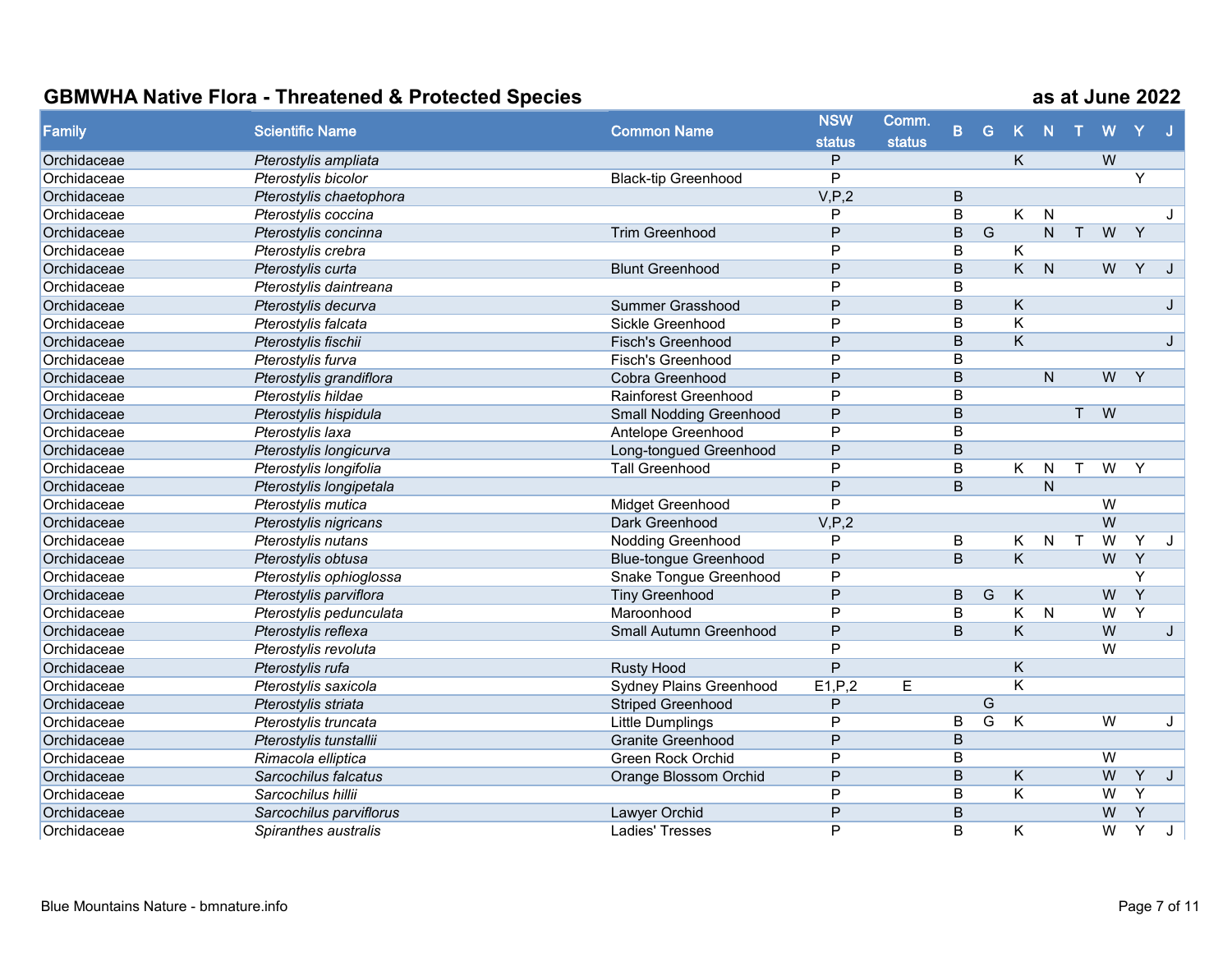| Family        | <b>Scientific Name</b>                 | <b>Common Name</b>                   | <b>NSW</b>     | Comm.         | B.             | G              | $\mathsf{K}$            | N.             |              | W              |                |   |
|---------------|----------------------------------------|--------------------------------------|----------------|---------------|----------------|----------------|-------------------------|----------------|--------------|----------------|----------------|---|
|               |                                        |                                      | <b>status</b>  | <b>status</b> |                |                |                         |                |              |                |                |   |
| Orchidaceae   | Thelymitra brevifolia                  |                                      | P              |               |                |                | K                       |                |              |                |                |   |
| Orchidaceae   | Thelymitra carnea                      | <b>Tiny Sun Orchid</b>               | P              |               | B              |                |                         |                |              | W              |                |   |
| Orchidaceae   | Thelymitra circumsepta                 | <b>Naked Sun Orchid</b>              | P              |               | B              |                | K.                      |                |              |                |                |   |
| Orchidaceae   | Thelymitra cyanea                      | Veined Sun Orchid                    | P              |               | B              |                |                         |                |              |                |                |   |
| Orchidaceae   | Thelymitra irregularis                 | <b>Crested Sun Orchid</b>            | P              |               | $\overline{B}$ |                |                         |                |              |                |                |   |
| Orchidaceae   | Thelymitra ixioides                    | Dotted Sun Orchid                    | P              |               | $\overline{B}$ |                | Κ                       |                |              | W              | Y              |   |
| Orchidaceae   | Thelymitra media var. media            | Tall Sun Orchid                      | P              |               | $\overline{B}$ |                | $\overline{\mathsf{K}}$ |                |              |                |                |   |
| Orchidaceae   | Thelymitra nuda                        | Plain Sun Orchid                     | P              |               | $\overline{B}$ |                |                         |                |              |                |                |   |
| Orchidaceae   | Thelymitra pauciflora                  | <b>Slender Sun Orchid</b>            | P              |               | B              |                | K.                      |                |              | W              | Y              |   |
| Orchidaceae   | Thelymitra peniculata                  |                                      | P              |               |                |                |                         |                |              |                | $\overline{Y}$ |   |
| Orchidaceae   | Thelymitra pulchella                   |                                      | P              |               | $\mathsf B$    |                |                         |                |              |                |                |   |
| Orchidaceae   | Thelymitra truncata                    |                                      | P              |               | $\overline{B}$ |                |                         |                |              |                |                |   |
| Orchidaceae   | Thelymitra venosa                      | Large Veined Sun Orchid              | P              |               | $\overline{B}$ |                | $\overline{\mathsf{K}}$ |                |              |                |                |   |
| Orobanchaceae | Euphrasia bowdeniae                    | <b>Blue Mountains Cliff Eyebrigh</b> | $\vee$         | $\vee$        | B              |                |                         |                |              |                |                |   |
| Orobanchaceae | Euphrasia scabra                       | Rough Eyebright                      | E1,3           |               |                |                | $\overline{\mathsf{K}}$ |                |              |                |                | J |
| Osmundaceae   | Todea barbara                          | King Fern                            | $\overline{P}$ |               | $\overline{B}$ |                | $\overline{\mathsf{K}}$ | $\overline{N}$ |              | $\overline{W}$ | $\overline{Y}$ | J |
| Poaceae       | Ancistrachne maidenii                  |                                      | $\vee$         |               | B              |                |                         |                |              |                | $\overline{Y}$ |   |
| Podocarpaceae | Pherosphaera fitzgeraldii              | <b>Dwarf Mountain Pine</b>           | E1             | E             | B              |                |                         |                |              |                |                |   |
| Polygonaceae  | Persicaria elatior                     | <b>Tall Knotweed</b>                 | $\vee$         | $\vee$        |                |                |                         |                | $\top$       |                |                |   |
| Polypodiaceae | Grammitis stenophylla                  | Narrow-leaf Finger Fern              | E1,3           |               | B              |                |                         |                |              | W              |                |   |
| Polypodiaceae | Platycerium bifurcatum                 | <b>Elkhorn Fern</b>                  | P              |               | B              |                |                         | N              |              | W              | $\overline{Y}$ |   |
| Proteaceae    | Banksia spinulosa                      | Hairpin Banksia                      | P              |               | $\overline{B}$ | G              | K                       | ${\sf N}$      | $\mathsf{T}$ | $\overline{W}$ | $\overline{Y}$ |   |
| Proteaceae    | Grevillea evansiana                    | Evans Grevillea                      | $\vee$         | $\vee$        |                |                |                         |                |              | W              |                |   |
| Proteaceae    | Grevillea juniperina subsp. juniperina | Juniper-leaved Grevillea             | $\vee$         |               | B              |                |                         |                |              |                |                |   |
| Proteaceae    | Grevillea longifolia                   | Fern-leaf Grevillea                  | P              |               | B              |                |                         | $\mathsf{N}$   |              |                |                |   |
| Proteaceae    | Grevillea obtusiflora subsp. fecunda   |                                      | E1             | E             |                | G              |                         |                |              | $\overline{W}$ |                |   |
| Proteaceae    | Grevillea parviflora subsp. parviflora | Small-flower Grevillea               | $\vee$         | $\vee$        |                |                |                         |                | $\top$       | W              |                |   |
| Proteaceae    | Grevillea raybrownii                   |                                      | $\vee$         |               |                |                |                         | $\mathsf{N}$   |              |                |                |   |
| Proteaceae    | Hakea dohertyi                         | Kowmung Hakea                        | E1             | E             | B              |                | $\sf K$                 |                |              |                |                |   |
| Proteaceae    | Isopogon anemonifolius                 | <b>Broad-leaf Drumsticks</b>         | P              |               | B              | G              | K                       | N              |              | $\overline{W}$ | Y              |   |
| Proteaceae    | Isopogon anethifolius                  | Narrow-leaf Drumsticks               | P              |               | B              | G              | $\overline{K}$          | $\overline{N}$ |              | W              |                |   |
| Proteaceae    | Isopogon dawsonii                      | Nepean Conebush                      | $\overline{P}$ |               | $\overline{B}$ | $\overline{G}$ |                         |                |              | $\overline{W}$ | $\overline{Y}$ |   |
| Proteaceae    | Isopogon fletcheri                     | <b>Fletcher's Drumsticks</b>         | V, P           | $\vee$        | B              |                |                         |                |              |                |                |   |
| Proteaceae    | Isopogon petiolaris                    |                                      | P              |               |                |                |                         |                |              | $\overline{W}$ |                |   |
| Proteaceae    | Isopogon prostratus                    | Prostrate Cone-bush                  | P              |               |                |                |                         |                |              | $\overline{W}$ |                |   |
| Proteaceae    | Lomatia silaifolia                     | <b>Crinkle Bush</b>                  | P              |               | B              | G              | Κ                       | $\mathsf{N}$   | $\mathsf T$  | $\overline{W}$ | Y              | J |
| Proteaceae    | Persoonia acerosa                      | Needle Geebung                       | V, P           | $\vee$        | B              |                | $\overline{\mathsf{K}}$ |                |              |                |                | J |
| Proteaceae    | Persoonia acuminata                    |                                      | P              |               | B              |                | K                       |                |              |                |                | J |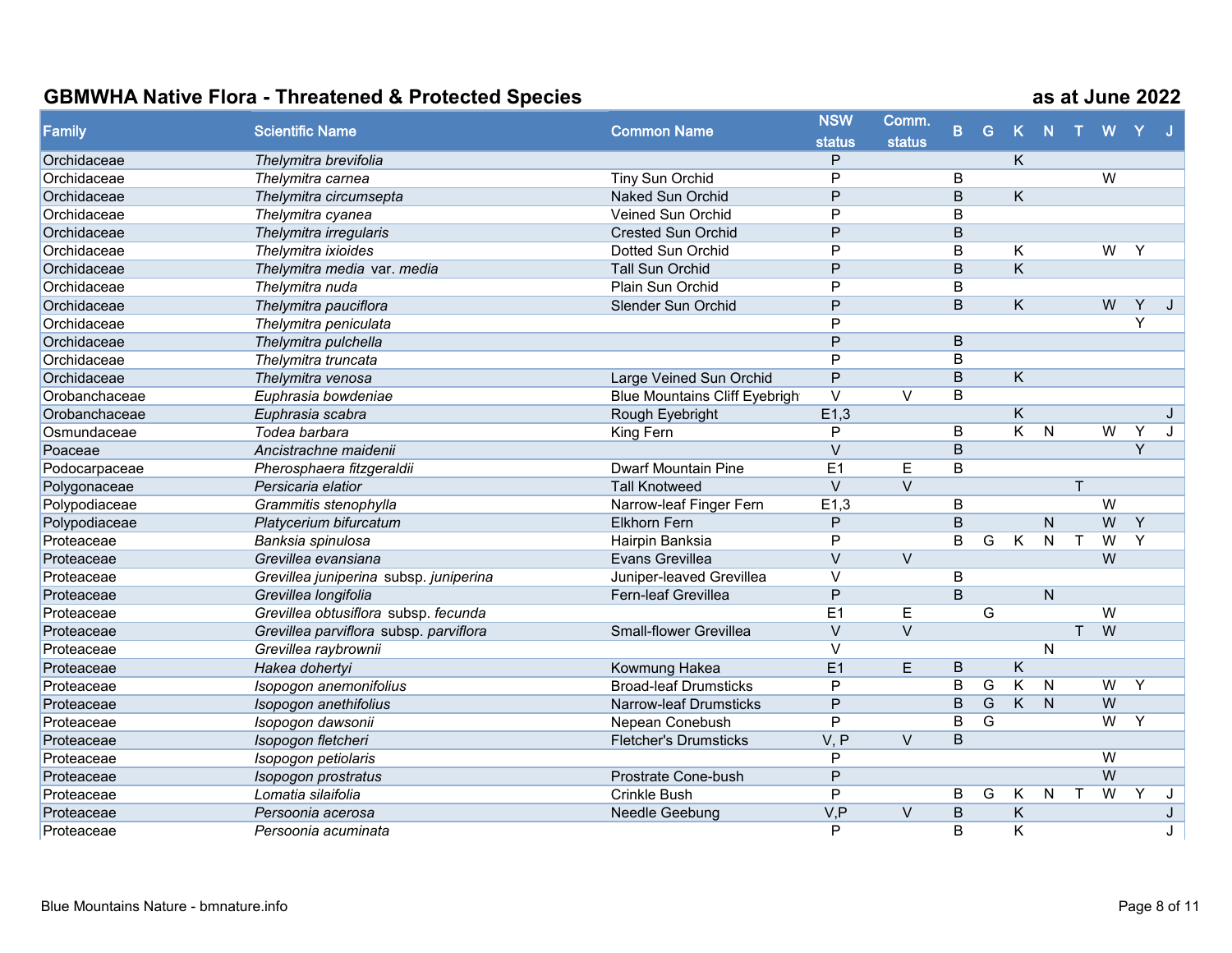| <b>Family</b> | <b>Scientific Name</b><br><b>Common Name</b> | <b>NSW</b>                  | Comm.          |                   |                |                |                         |                         |                         |                |                |         |
|---------------|----------------------------------------------|-----------------------------|----------------|-------------------|----------------|----------------|-------------------------|-------------------------|-------------------------|----------------|----------------|---------|
|               |                                              |                             | <b>status</b>  | <b>status</b>     | B              | G              | $\mathsf{K}$            | N                       |                         | W              |                |         |
| Proteaceae    | Persoonia chamaepeuce                        |                             | P              |                   | B              |                | K.                      |                         |                         |                |                |         |
| Proteaceae    | Persoonia chamaepitys                        | Mountain Geebung            | P              |                   | B              | G              |                         |                         |                         | W              | Y              |         |
| Proteaceae    | Persoonia glaucescens                        | Mittagong Geebung           | E1.P           | $\vee$            |                |                |                         | $\mathsf{N}$            | $\overline{\mathsf{T}}$ |                |                |         |
| Proteaceae    | Persoonia hirsuta subsp. evoluta             | Hairy Geebung               | E1, P, 3       | E                 |                |                |                         |                         |                         | $\overline{W}$ | Y              |         |
| Proteaceae    | Persoonia hirsuta subsp. hirsuta             |                             | E1, P, 3       | E                 |                |                |                         |                         |                         |                | Y              |         |
| Proteaceae    | Persoonia isophylla                          |                             | P              |                   |                |                |                         |                         |                         |                | Y              |         |
| Proteaceae    | Persoonia lanceolata                         | Lance Leaf Geebung          | P              |                   | B              |                |                         |                         |                         | W              | $\overline{Y}$ |         |
| Proteaceae    | Persoonia laurina subsp. intermedia          |                             | P              |                   | B              |                | K.                      | $\mathsf{N}$            | $\mathsf{T}$            |                |                |         |
| Proteaceae    | Persoonia laurina subsp. laurina             |                             | P              |                   | B              | ${\mathsf G}$  | $\overline{\mathsf{K}}$ | $\overline{N}$          |                         | $\overline{W}$ | Y              |         |
| Proteaceae    | Persoonia laurina subsp. leiogyna            |                             | P              |                   | B              |                | K                       |                         |                         |                |                | J       |
| Proteaceae    | Persoonia levis                              | <b>Broad-leaved Geebung</b> | P              |                   | B              | G              | K                       | $\overline{N}$          | $\mathsf{T}$            | W              | $\overline{Y}$ |         |
| Proteaceae    | Persoonia linearis                           | Narrow-leaved Geebung       | P              |                   | B              | $\overline{G}$ | K.                      | $\overline{N}$          | $\mathsf{T}$            | $\overline{W}$ | Y              | $\cdot$ |
| Proteaceae    | Persoonia marginata                          | Clandulla Geebung           | V, P           | $\overline{\vee}$ |                | $\overline{G}$ |                         |                         |                         |                |                |         |
| Proteaceae    | Persoonia microphylla                        |                             | P              |                   | B              |                | K                       |                         |                         |                |                |         |
| Proteaceae    | Persoonia mollis subsp. mollis               | Soft Geebung                | P              |                   | B              | G              | K                       | $\overline{N}$          |                         | W              |                | J       |
| Proteaceae    | Persoonia mollis subsp. nectens              | Soft Geebung                | $\overline{P}$ |                   | B              |                |                         | $\overline{\mathsf{N}}$ |                         |                |                |         |
| Proteaceae    | Persoonia mollis subsp. revoluta             | Soft Geebung                | V, P           |                   |                |                |                         |                         | T                       |                |                |         |
| Proteaceae    | Persoonia myrtilloides subsp. cunninghamii   |                             | P              |                   |                | G              |                         |                         |                         | W              |                |         |
| Proteaceae    | Persoonia myrtilloides subsp. myrtilloides   | Myrtle Geebung              | P              |                   | B.             | G              |                         |                         |                         | W              |                |         |
| Proteaceae    | Persoonia oblongata                          |                             | P              |                   | B              |                |                         |                         |                         | $\overline{W}$ | Y              |         |
| Proteaceae    | Persoonia oxycoccoides                       |                             | E1, P          |                   |                |                | K                       |                         |                         |                |                |         |
| Proteaceae    | Persoonia pinifolia                          | Pine-leaved Geebung         | P              |                   | B              |                |                         | N                       |                         | W              | Y              |         |
| Proteaceae    | Persoonia recedens                           |                             | P              |                   |                |                |                         |                         |                         | W              |                |         |
| Proteaceae    | Persoonia rigida                             |                             | P              |                   | B              |                |                         |                         |                         | W              |                | J       |
| Proteaceae    | Persoonia sericea                            |                             | P              |                   |                |                |                         |                         |                         | W              |                |         |
| Proteaceae    | Petrophile canescens                         | Conesticks                  | P              |                   | B              |                | K                       |                         |                         | $\overline{W}$ |                |         |
| Proteaceae    | Petrophile pedunculata                       |                             | P              |                   | $\overline{B}$ |                |                         | N                       | $\top$                  | W              |                |         |
| Proteaceae    | Petrophile pulchella                         | Conesticks                  | P              |                   | B              | G              | $\overline{\mathsf{K}}$ | N                       |                         | $\overline{W}$ | $\mathsf{Y}$   |         |
| Proteaceae    | Petrophile sessilis                          |                             | P              |                   | B              |                | Κ                       | $\mathsf{N}$            |                         |                |                |         |
| Proteaceae    | Telopea speciosissima                        | Waratah                     | P              |                   | B              |                | $\overline{\mathsf{K}}$ | N                       |                         | W              | Y              |         |
| Proteaceae    | Xylomelum pyriforme                          | <b>Woody Pear</b>           | P              |                   | $\overline{B}$ |                |                         | $\overline{N}$          | T                       | W              | $\overline{Y}$ |         |
| Psilotaceae   | Tmesipteris obliqua                          | Long Fork Fern              | P              |                   | B              |                |                         |                         |                         | W              |                |         |
| Psilotaceae   | Tmesipteris ovata                            |                             | P              |                   | B              |                |                         |                         |                         | W              |                |         |
| Psilotaceae   | Tmesipteris parva                            |                             | P              |                   | B              |                |                         |                         |                         |                |                |         |
| Psilotaceae   | Tmesipteris truncata                         |                             | P              |                   | B              |                |                         |                         |                         | W              |                |         |
| Pteridaceae   | Adiantum aethiopicum                         | Common Maidenhair           | P              |                   | B              | G              | Κ                       | $\mathsf{N}$            | $\top$                  | $\overline{W}$ | Y              | J       |
| Pteridaceae   | Adiantum atroviride                          |                             | P              |                   | B              |                | K.                      | N                       |                         | W              | Y              |         |
| Pteridaceae   | Adiantum diaphanum                           | Filmy Maidenhair            | P              |                   |                |                |                         |                         |                         | W              |                |         |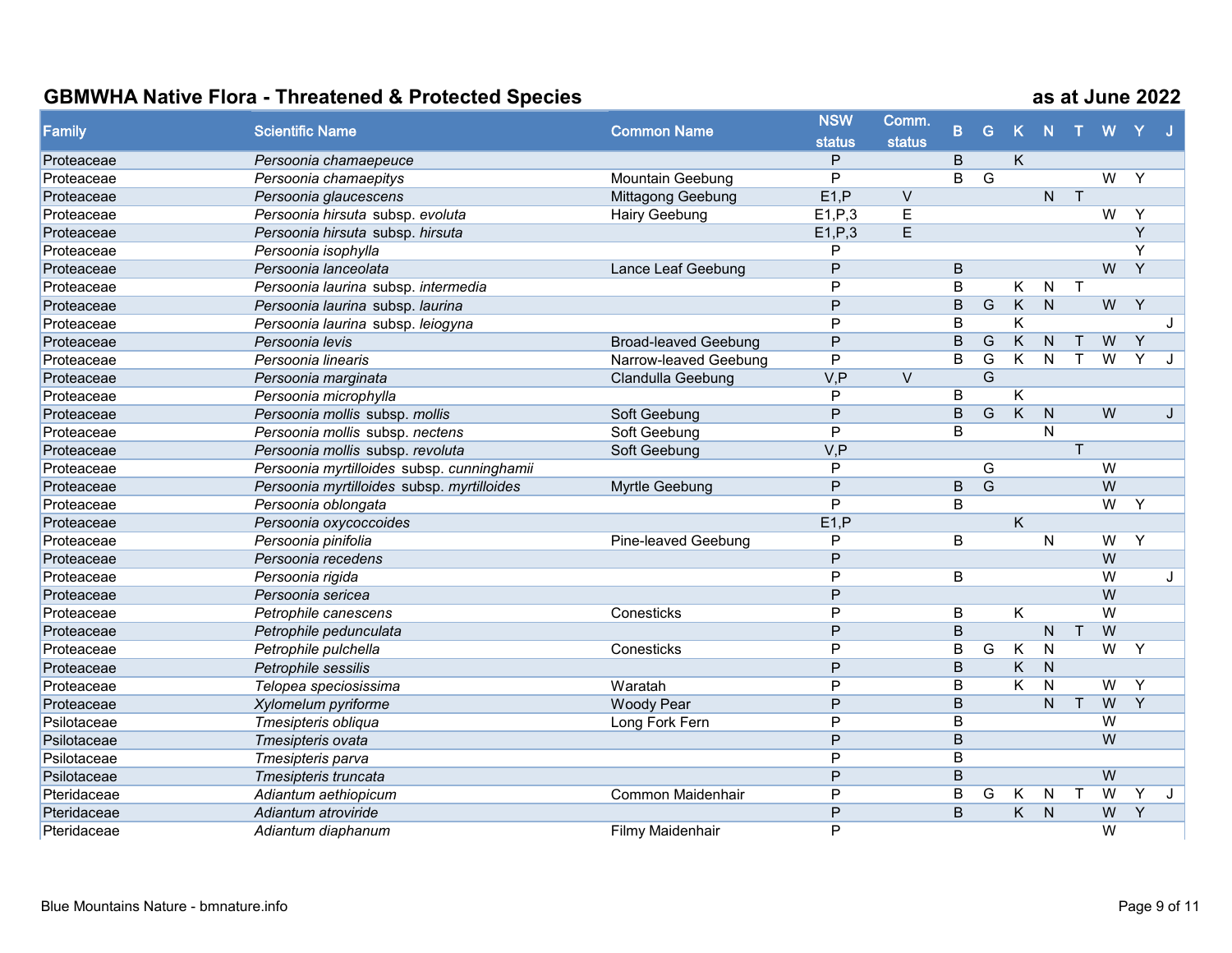| Family       | <b>Scientific Name</b>                   | <b>Common Name</b>            | <b>NSW</b>     | Comm.             | B.             | G              |                         | N              |              | W              |                |              |
|--------------|------------------------------------------|-------------------------------|----------------|-------------------|----------------|----------------|-------------------------|----------------|--------------|----------------|----------------|--------------|
|              |                                          |                               | <b>status</b>  | <b>status</b>     |                |                | $\mathsf K$             |                |              |                |                |              |
| Pteridaceae  | Adiantum formosum                        | <b>Giant Maidenhair</b>       | P              |                   | B              | G              | K                       | N              |              | W              | $\overline{Y}$ |              |
| Pteridaceae  | Adiantum hispidulum                      | Rough Maidenhair              | P              |                   | B              | G              | K                       | $\mathsf{N}$   |              | W              | $\overline{Y}$ |              |
| Pteridaceae  | Adiantum hispidulum var. hispidulum      | Rough Maidenhair              | P              |                   |                |                |                         | $\mathsf{N}$   |              | W              | $\overline{Y}$ | J            |
| Pteridaceae  | Adiantum hispidulum var. hypoglaucum     |                               | P              |                   | B              |                |                         |                |              | $\overline{W}$ |                |              |
| Pteridaceae  | Adiantum silvaticum                      |                               | $\overline{P}$ |                   | $\overline{B}$ |                |                         |                |              | W              |                |              |
| Restionaceae | <b>Baloskion longipes</b>                | Dense Cord-rush               | $\vee$         | $\vee$            | B              |                | K                       |                |              |                |                |              |
| Rhamnaceae   | Pomaderris bodalla                       | <b>Bodalla Pomaderris</b>     | $\vee$         |                   |                |                |                         |                |              | W              |                |              |
| Rhamnaceae   | Pomaderris brunnea                       | <b>Brown Pomaderris</b>       | E1             | $\vee$            | B              |                |                         |                |              | $\overline{W}$ |                |              |
| Rhamnaceae   | Pomaderris cotoneaster                   | <b>Cotoneaster Pomaderris</b> | E1             | $\overline{E}$    | B              |                | K                       |                |              |                |                |              |
| Rhamnaceae   | Pomaderris queenslandica                 | <b>Scant Pomaderris</b>       | E1             |                   |                |                |                         |                |              | $\overline{W}$ |                |              |
| Rhamnaceae   | Pomaderris sericea                       | <b>Silky Pomaderris</b>       | E1             | $\vee$            |                |                |                         |                |              | W              |                |              |
| Rutaceae     | Asterolasia buxifolia                    |                               | E1             |                   | B              |                |                         |                |              |                |                |              |
| Rutaceae     | Boronia anemonifolia subsp. anemonifolia |                               | P              |                   | B              |                | K.                      | N              |              | W              | Y              |              |
| Rutaceae     | Boronia anemonifolia subsp. variabilis   | Coast Boronia                 | P              |                   |                |                |                         | $\mathsf{N}$   |              | W              |                |              |
| Rutaceae     | Boronia anethifolia                      |                               | $\overline{P}$ |                   | $\overline{B}$ |                | $\overline{\mathsf{K}}$ |                |              | W              | $\overline{Y}$ |              |
| Rutaceae     | Boronia angustisepala                    |                               | $\overline{P}$ |                   |                |                |                         |                |              | $\overline{W}$ |                |              |
| Rutaceae     | Boronia barkeriana subsp. barkeriana     |                               | P              |                   | B              |                |                         |                |              | $\overline{W}$ |                |              |
| Rutaceae     | Boronia deanei subsp. deanei             | Deane's Boronia               | V, P           | $\overline{\vee}$ |                |                | K                       |                |              |                |                |              |
| Rutaceae     | Boronia floribunda                       | Pale-pink Boronia             | P              |                   | B              |                |                         | N              |              | W              | Y              |              |
| Rutaceae     | Boronia fraseri                          |                               | Þ              |                   | B              |                |                         |                |              | $\overline{W}$ |                |              |
| Rutaceae     | Boronia ledifolia                        | Sydney Boronia                | P              |                   | B              |                | K                       | $\overline{N}$ | $\top$       | W              | $\overline{Y}$ |              |
| Rutaceae     | Boronia microphylla                      | Small-leaved Boronia          | P              |                   | B              | $\overline{G}$ |                         |                |              | $\overline{W}$ |                | J            |
| Rutaceae     | Boronia mollis                           | Soft Boronia                  | P              |                   | $\overline{B}$ |                |                         |                |              | W              |                |              |
| Rutaceae     | Boronia nana var. hyssopifolia           |                               | P              |                   | B              |                |                         |                |              |                |                |              |
| Rutaceae     | Boronia parviflora                       | Swamp Boronia                 | P              |                   |                |                |                         |                | $\mathsf{T}$ | W              |                |              |
| Rutaceae     | Boronia pinnata                          |                               | P              |                   | B              |                |                         |                |              | $\overline{W}$ | Y              |              |
| Rutaceae     | Boronia polygalifolia                    | <b>Dwarf Boronia</b>          | P              |                   | B              |                |                         |                | T            | W              | $\overline{Y}$ |              |
| Rutaceae     | Boronia rigens                           | Stiff Boronia                 | P              |                   | B              |                | $K$ $N$                 |                |              | $\overline{W}$ |                | $\mathbf{J}$ |
| Rutaceae     | Boronia rubiginosa                       |                               | P              |                   |                |                |                         |                |              | W              | Y              |              |
| Rutaceae     | Boronia serrulata                        | Rose Boronia                  | P              |                   |                |                |                         |                |              | W              |                |              |
| Rutaceae     | Boronia thujona                          |                               | P              |                   | B              |                |                         |                |              | $\overline{W}$ |                |              |
| Rutaceae     | Crowea exalata subsp. exalata            |                               | $\overline{P}$ |                   |                |                |                         |                |              | $\overline{W}$ |                |              |
| Rutaceae     | Crowea exalata subsp. obcordata          |                               | P              |                   |                |                | K                       |                |              |                |                |              |
| Rutaceae     | Crowea saligna                           |                               | P              |                   | B              |                |                         |                |              |                |                |              |
| Rutaceae     | Eriostemon australasius                  |                               | P              |                   | $\overline{B}$ |                |                         | N.             | $\top$       | W              | Y              |              |
| Rutaceae     | Leionema lachnaeoides                    |                               | E1             | $\mathsf E$       | B              |                |                         |                |              |                |                |              |
| Rutaceae     | Leionema sympetalum                      | <b>Rylstone Bell</b>          | $\vee$         | $\overline{\vee}$ |                |                |                         |                |              | W              |                |              |
| Rutaceae     | Phebalium squamulosum subsp. argenteum   | <b>Silvery Phebalium</b>      | P              |                   |                |                |                         |                |              | $\overline{W}$ | Y              |              |